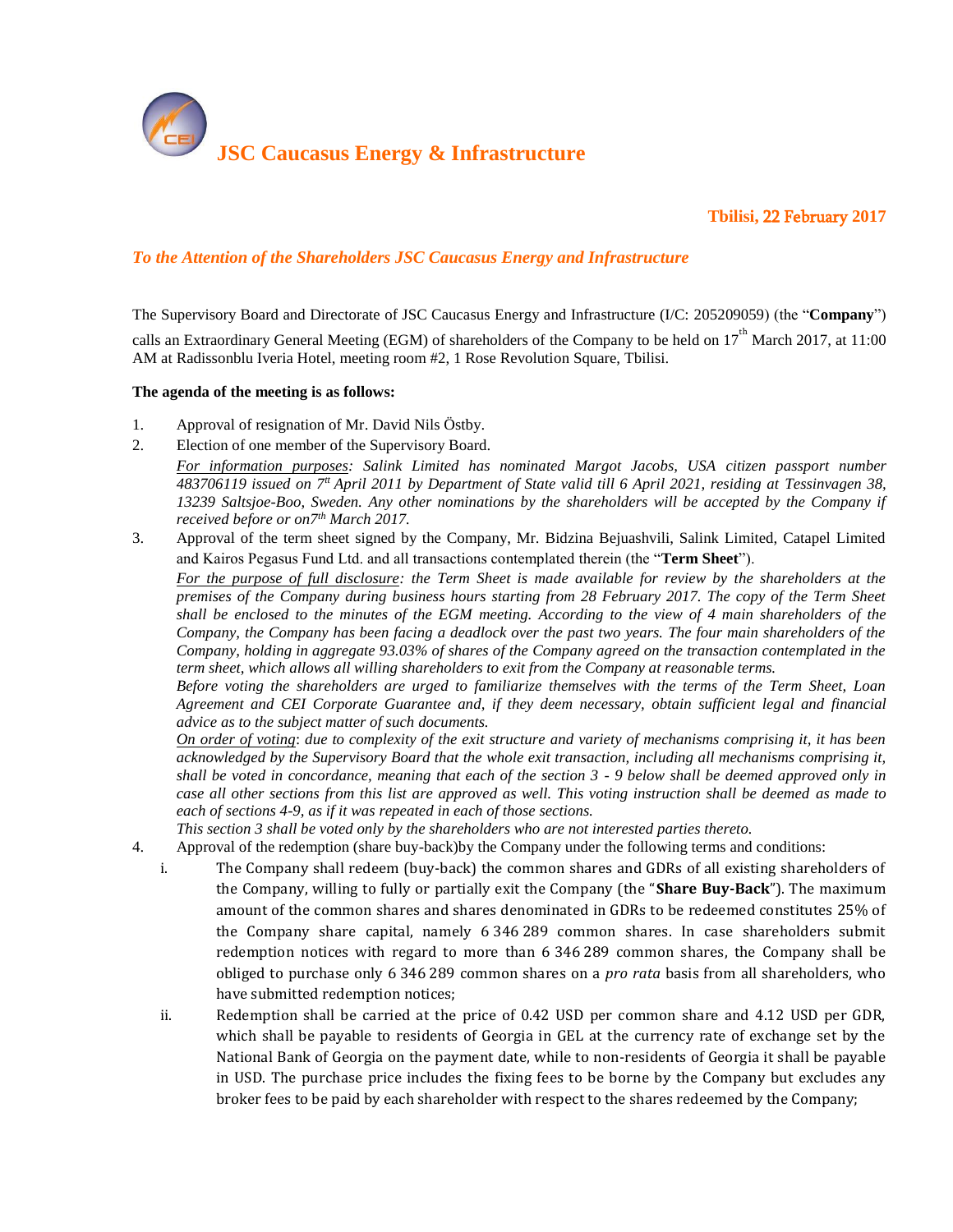- iii. By  $7<sup>th</sup>$  April 2017 shareholders willing to have their shares redeemed shall notify the Company about the number of ordinary shares and GDRs to be redeemed and bank account details, where the purchase price shall be paid. This notification shall also contain a waiver of any claims towards the Company and its management for any prior breaches, which shall become valid upon receipt of the full amount of the redemption price by the relevant shareholder;
- iv. By  $14<sup>th</sup>$  April 2017 the Company shall notify shareholders, who have submitted the redemption notice as per section (iii), about the number of the Company shares it is allowed to redeem pursuant to 25% rule defined in section (i) above;
- v. By 20th April 2017 all shareholders, who have submitted the redemption notice, shall transfer to the Company such number of shares as notified to it by the Company pursuant to section (iv) above. The Company shall not be obliged to purchase any shares exceeding such number;
- vi. By 30<sup>th</sup> April 2017 the Company shall pay the purchase price to each of the shareholder, who have transferred its shares within the Share Buy-Back procedure.
- 5. Cancelation of GDRs following their redemption for the purpose of conversion into the common shares, at the expense of the Company.
- 6. Cancelation of all common treasury shares purchased by the Company in course of the Share Buy-Back upon redemption of common shares and cancelation of GDRs.
- 7. Approval of theloan agreement between the Company and 100% subsidiary of Mr. Bidzina Bejuashvili (the "**Debtor**") and issuance of the loan to the Debtor in accordance with the following terms and conditions (the "**Loan Agreement**"):

| Principal Amount:           |                                                        | up to 5 550 000 USD.                                           |
|-----------------------------|--------------------------------------------------------|----------------------------------------------------------------|
| Allocation:                 |                                                        | payment of the purchase price to Salink Limited and Catapel    |
|                             |                                                        | Limited pursuant to the Share Purchase Agreement (as defined   |
|                             |                                                        | in the Term Sheet).                                            |
| Interest Rate:              |                                                        | $10\%$ annual.                                                 |
| <b>Maturity Date:</b>       |                                                        | 30 June 2020.                                                  |
| Disbursement Date           |                                                        | Within 5 Business Days upon Debtor's request                   |
| Repayment:                  |                                                        | Principal amount and interest to be repaid together on the     |
|                             |                                                        | Maturity Date; prepayment allowed.                             |
| Loan Origination Fee:       |                                                        | $N/A$ .                                                        |
| Collateral:                 |                                                        | first ranking pledge of shares and GDRs purchased by the       |
|                             |                                                        | Debtor from Salink Limited and Catapel Limited.                |
| <b>Availability Period:</b> |                                                        | from the date of approval of this loan by the Company EGM      |
|                             |                                                        | till 10th July 2017 or the date of full exit of Salink Limited |
|                             | and Catapel Limited from the Company, whichever occurs |                                                                |
|                             | earlier.                                               |                                                                |
| Condition<br>Precedent      | to                                                     | No amount is drawn down under the CEI Corporate                |
| Disbursement:               |                                                        | Guarantee.                                                     |
| Condition<br>Subsequent     | to                                                     | Execution and registration of the first ranking pledge of      |
| Disbursement:               |                                                        | shares/GDRs purchased by the Debtor from Salink Limited        |
|                             |                                                        | and Catapel Limited.                                           |

*For the purpose of full disclosure: the Loan Agreementand the Sale and Purchase Agreement is made available for review by the shareholders at the premises of the Company during business hours starting from 28 February 2017. The copy of the Loan Agreement shall be enclosed to the minutes of the EGM meeting. This section 7 shall be voted only by the shareholders who are not interested parties thereto.*

8. Approval of the corporate guarantee issued by the Company for the benefit of Salink Limited and Catapel Limited to secure the Debtor's obligations under the Share Purchase Agreement (the "**CEI Corporate Guarantee**"), whereby the Company, acting as a joint guarantor of the Debtor undertakes to pay to Salink Limited and Catapel Limited the amount equal to the purchase price payable under the Sahre Purchase Agreement, within 10 (ten) Calendar Days upon request of the latter in writing. The fee payable by the Debtor for any disbursement made under the CEI Corporate Guarantee shall constitute 10% per annum, accrued on the disbursed amount. The utilized amount under the guarantee shall be repaid through a bullet repayment by the